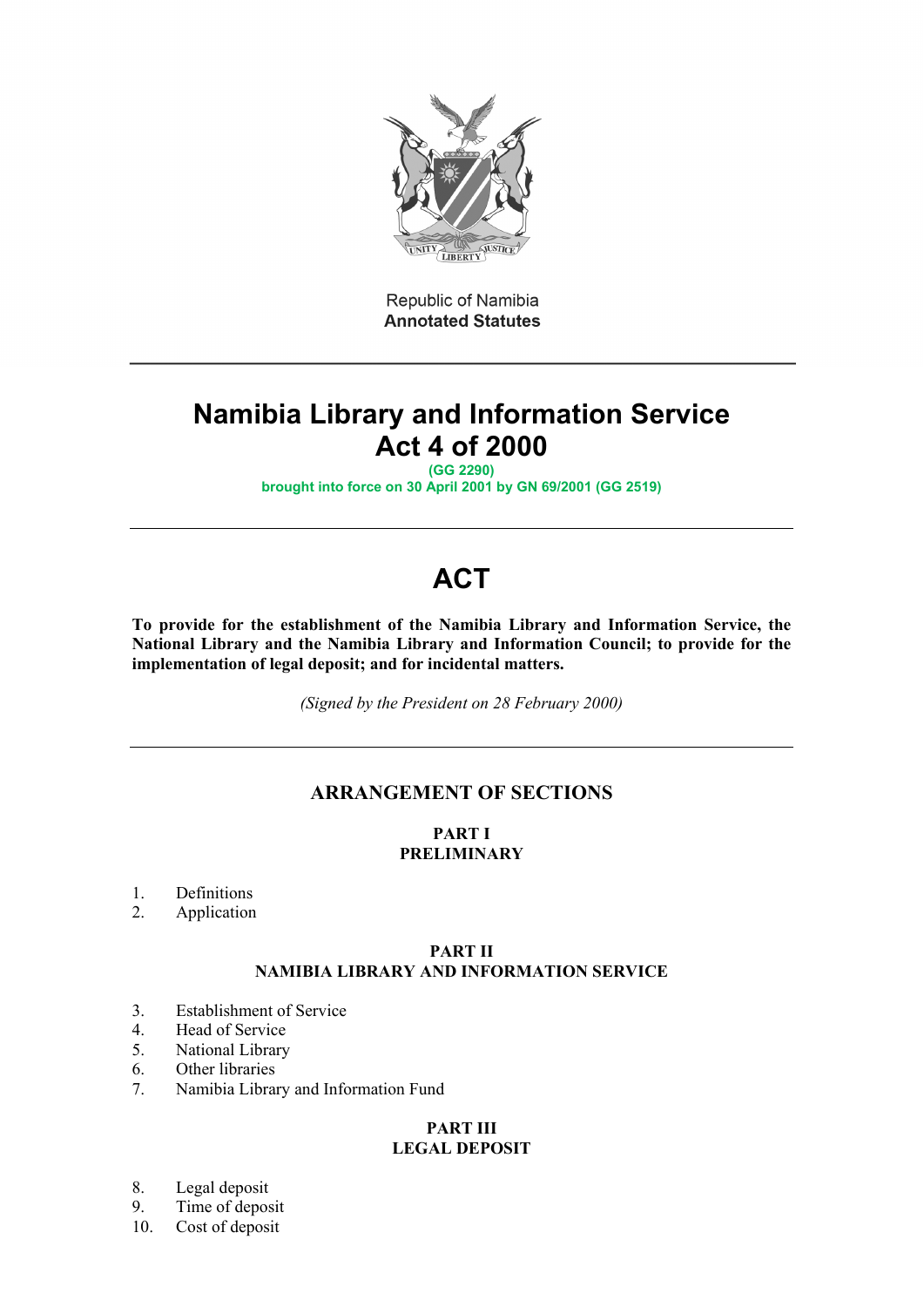- 11. Duties of places of deposit
- 12. Legal deposit committee

#### **PART IV NAMIBIA LIBRARY AND INFORMATION COUNCIL**

- 13. Establishment of Council
- 14. Composition of Council
- 15. Functions of Council
- 16. Powers of Council
- 17. Tenure of office
- 18. Meetings of Council
- 19. Administrative work of Council and expenditure

## **PART V**

#### **GENERAL**

- 20. Offence and penalty
- 21. Regulations
- 22. Delegation of powers and assignment of duties
- 23. Service of notices
- 24. Restriction of liability
- 25. Repeal of section l8bis of Proclamation No. 17 of 1923, Ordinance No. 4 of 1981 and Ordinance No .4 of 1983
- 26. Short title and commencement

**BE IT ENACTED** by the Parliament of the Republic of Namibia, as follows:-

#### **PART I PRELIMINARY**

#### **Definitions**

**1.** In this Act, unless the context otherwise indicates:-

"affiliated library" means a library which is the subject matter of an agreement entered into in terms of section 3(3);

"constituent library" means -

- (a) the National Library;
- (b) any other library established and funded by the State for
	- (i) a community;
	- (ii) an office, agency or ministry as defined in section 1 of the Public Service Act, 1995 (Act No. 13 of 1995);
	- (iii) a school;
	- (iv) a college of education; and
- (c) any institution or place which was declared a constituent library in terms of section 3(4).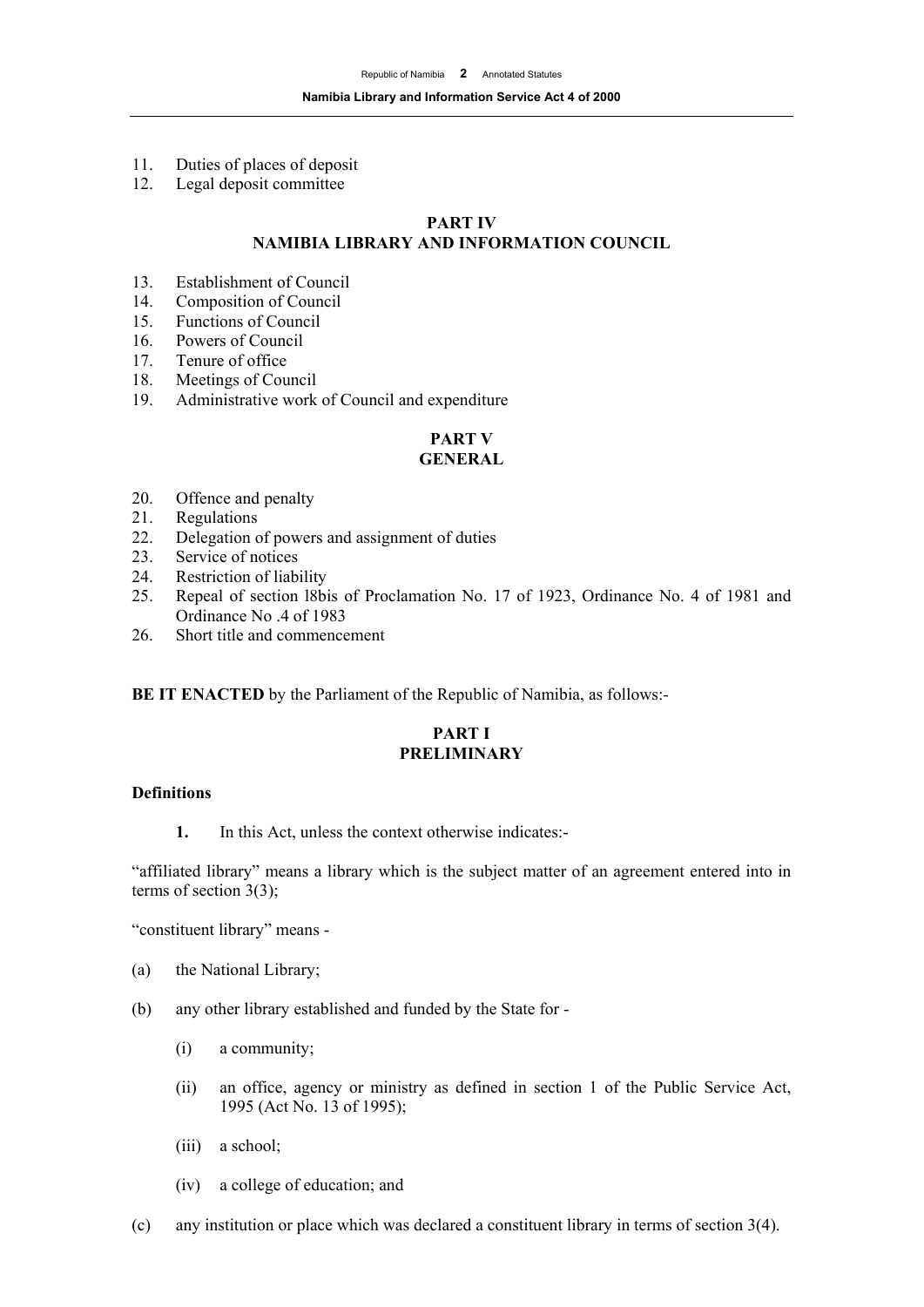"Council" means the Namibia Library and Information Council established by section 13;

"document" means any information in textual, graphic, visual, auditory or other intelligible format stored through any medium, and any version or edition of a document which is significantly different from that document in respect of its information content or physical presentation and is considered to be a separate document;

"Fund" means the Namibia Library and Information Fund established by section 7;

"generally available" in relation to a document, means a document which is meant to be available, whether for payment or not, to -

- (a) any person; or
- (b) a member of a body of persons whose membership is open to any person who qualifies for membership;

"government office" means -

- (a) an office, an agency or a ministry as defined in section 1 of the Public Service Act, 1995 (Act No. 13 of 1995);
- (b) a local authority council as defined in section 1 of the Local Authorities Act, 1992 (Act No. 23 of 1992);
- (c) a regional council as defined in section 1 of the Regional Councils Act, 1992 (Act No. 22 of 1992);
- (d) a statutory body established by an Act of Parliament;

"Head of Archives" means the Head of Archives as defined in section 1 of the Archives Act, 1992 (Act No. 12 of 1992);

"Head of the National Library" means the staff member designated in terms of section 5 (1) as Head of the National Library;

"Head of the Service" means the staff member designated in terms of section 4 (1) as Head of the Service;

"legal deposit" means the document or information which in terms of section 8 is required to be deposited at a place of deposit;

"legal deposit committee" means the legal deposit committee established by section 12;

"library" includes a resource centre, an information centre or a documentation centre;

"Minister" means the Minister of Basic Education and Culture;

"Ministry" means the Ministry of Basic Education and Culture;

"National Archives" means the National Archives of Namibia established by section 3 of the Archives Act, 1992 (Act No. 12 of 1992);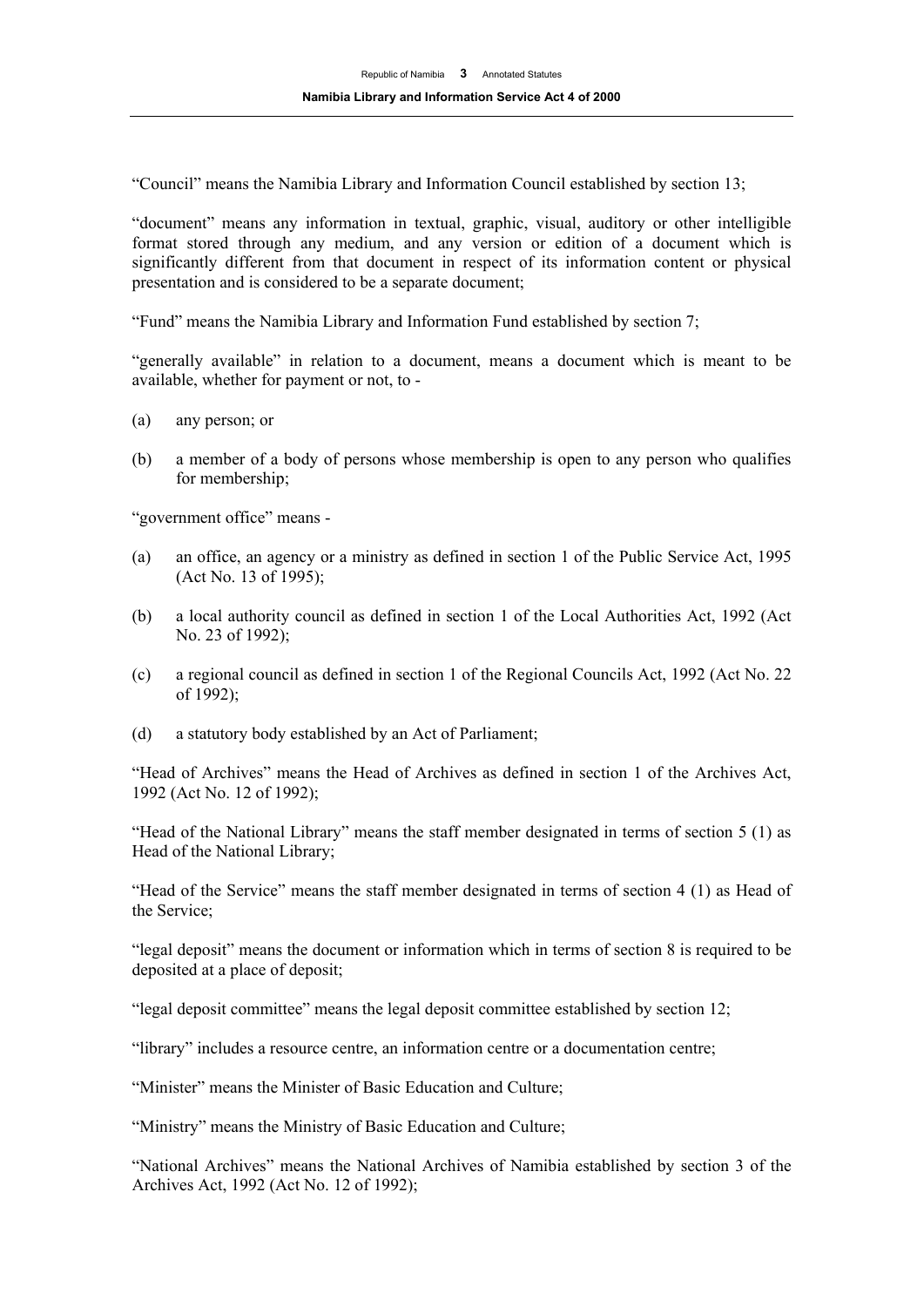"National Library" means the place which in terms of section 5 (1), has been declared as the National Library;

"place of deposit" means -

- (a) the National Archives;
- (b) the National Library;
- (c) the Parliament Library; or
- (d) a place which in terms of section 8(1) has been declared a place of deposit; "prescribe" means prescribed by regulation made under section 21;

"producer" means a person who, or a government office which -

- (a) publishes the original of any document which is intended to be generally available; or
- (b) imports from outside Namibia, a document made outside Namibia and which document is intended for Namibia, or to be generally available in Namibia;

"Service" means the Namibia Library and Information Service referred to in section 3;

"staff member" means a staff member as defined in section 1 of the Public Service Act, 1995 (Act No. 13 of 1995);

"this Act" includes the regulations made under section 21;

"user committee" means a committee established in terms of section 6(2).

#### **Application**

**2.** Except for section 20 this Act binds the State.

#### **PART II NAMIBIA LIBRARY AND INFORMATION SERVICE**

#### **Establishment of Service**

**3.** (1) There shall be a component in the Ministry, to be known as the Namibia Library and Information Service, and it shall consist of all constituent libraries.

(2) A person who wishes to have his or her library affiliated to the Service, or, a local authority council, regional council or other institution which wishes to have its library affiliated to the Service, shall make an application for affiliation to the Head of the Service in the form determined by him or her.

(3) On receipt of an application made under subsection (2), the Head of the Service may enter into a written agreement of affiliation with the person, local authority council, regional council or other institution in question and the agreement shall contain the conditions which have been mutually agreed to by the parties.

(4) The Minister may by notice in the *Gazette*, declare any institution or place a constituent library.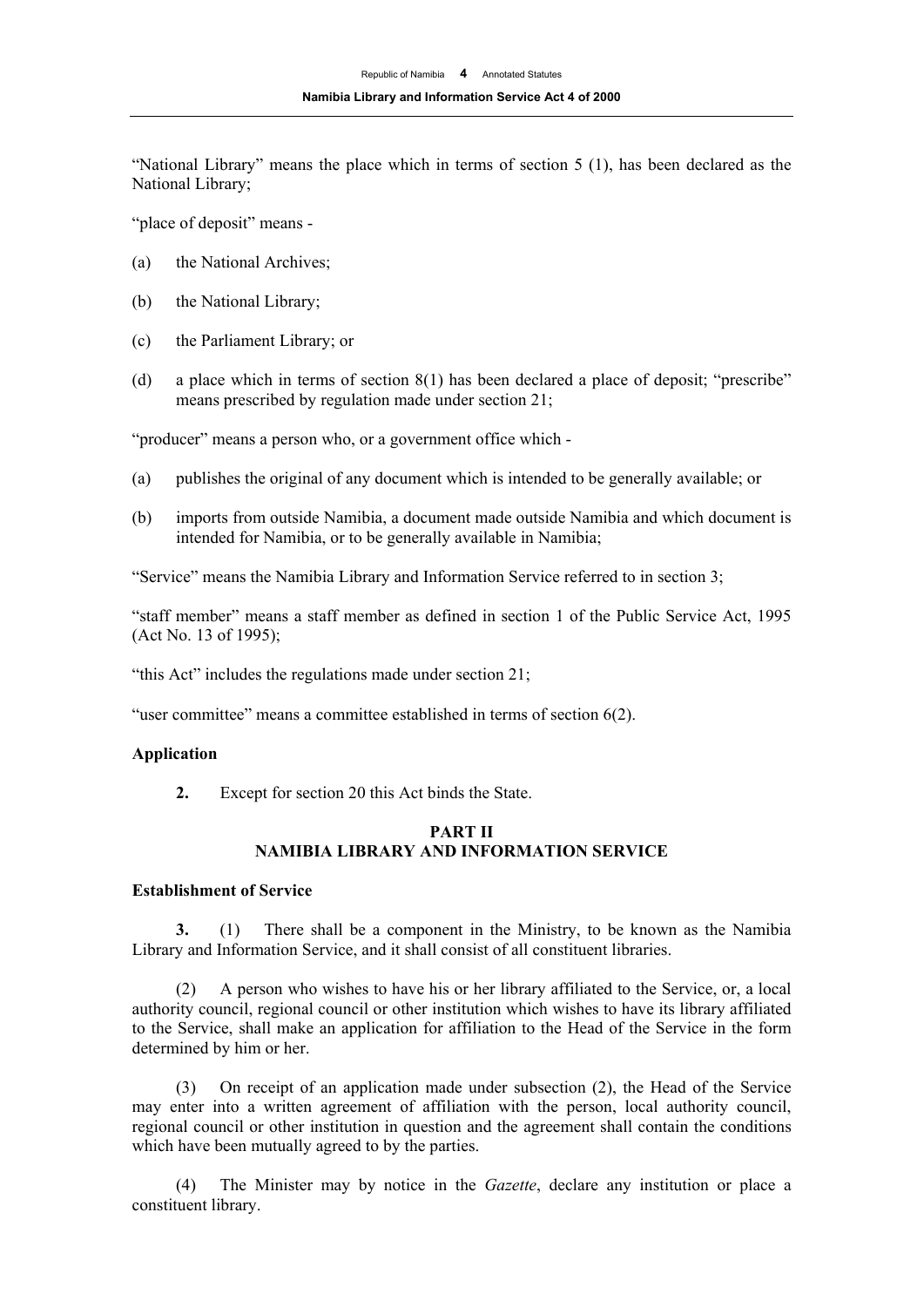#### **Head of Service**

**4.** (1) The Minister shall designate a staff member in the Ministry to be the Head of the Service, and who shall be responsible for the overall administration of the Service.

- (2) The Head of the Service may in respect of a constituent library -
- (a) supervise the activities of that library;
- (b) after consultation with the Council, and subject to any other law, close that library;
- (c) provide training or advisory and support services;
- (d) cause research to be conducted on behalf of that library;
- (e) subject to subsection (3), in consultation with the Minister of Finance, determine the services which are to be paid for within that library, the fees payable for the services and any money payable to that library as user penalties;
- (f) in consultation with a user committee, determine the conditions on which that library is to be used;
- (g) issue directives to ensure the proper functioning of that library and the use of information technology in it, including directives relating to the composition of user committees and its functions; and
- (h) with the approval of the Minister and the person or institution concerned, and subject to section 18 of the State Finance Act, 1991 (Act No. 31 of 1991), transfer temporarily or permanently material from the constituent library to that person or institution.

(3) Subject to section 22(a) of the State Finance Act, 1991, no fee shall be charged by a constituent library for providing a basic information service of a kind as prescribed by the Minister on the recommendation of the Council.

- (4) The Head of the Service may in respect of an affiliated library -
- (a) provide information and training to or conduct research on behalf of that library;
- (b) with the approval of the Minister of Finance and the Council, give financial or material support to that library from moneys appropriated by Parliament for that purpose;
- (c) monitor adherence to the conditions of affiliation by that library; and
- (d) terminate an agreement of affiliation by giving three calendar months written notice of the termination to that affected library, in which case that library shall return to the Service all material supplied under the agreement.
- (5) The Head of the Service may further in respect of the Service -
- (a) subject to section 19 of the State Finance Act, 1991, receive property which has been given to the Service;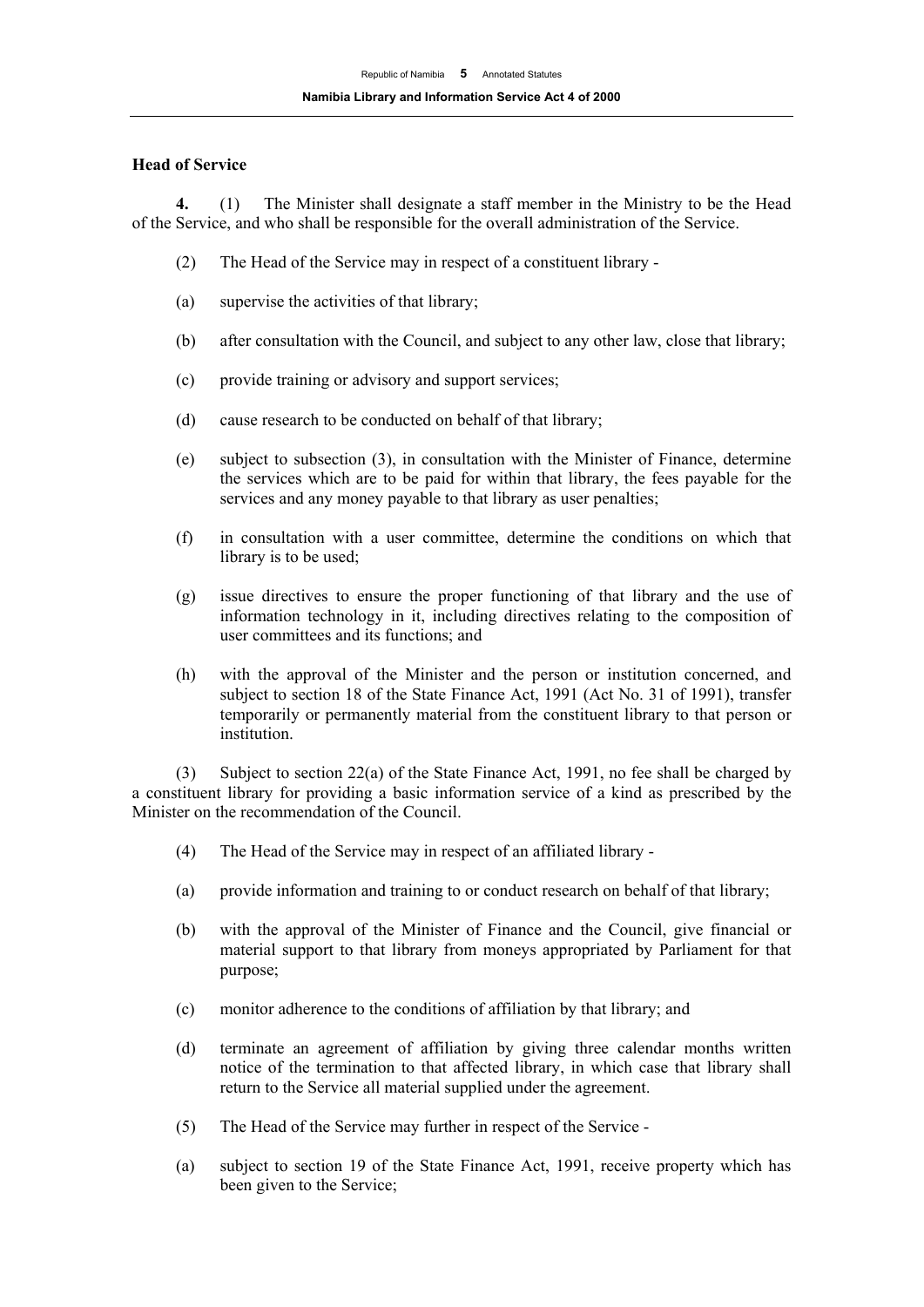- (b) plan, co-ordinate and implement policies to promote accessibility to the Service's libraries and use of the Service's libraries; or
- (c) require a person who has used information taken from the Service's resources for the purpose of producing a document to provide the Service free of charge with a copy of the document, unless the document is required to be deposited under section 8.

(6) The Head of the Service may provide advice or training to staff of a library which does not form part of the Service.

- (7) The Head of the Service shall -
- (a) submit to the Minister not later than 31 May of each year, a report on the activities of the Service during the financial year referred to in section  $7(4)$ ; and
- (b) perform any other function connected with the library and information service which the Minister directs.

#### **National Library**

**5.** (1) The Minister shall by notice in the *Gazette* declare a place to be the National Library, and he or she shall designate a staff member of the Ministry to be Head of the National Library.

(2) The functions of the National Library, which the Head of the National Library shall perform or cause to be performed, are to -

- (a) build through legal deposit or other means, a collection of material emanating from Namibia or relating to Namibia;
- (b) co-ordinate and supplement the acquisition, exchange, disposal or retention of any library material to ensure an adequate national library resource;
- (c) render bibliographic services and serve as the national bibliographic agency;
- (d) provide access to its material and to other information resources which are inside or outside Namibia, through interlending, catalogues, databases, networking and user services;
- (e) act as a centre for national and international supply of information resources;
- (f) provide support services and conduct research in order to ensure the rendering of a library and information service to the people of Namibia;
- (g) act as central agency for the implementation of national and international standards relating to library and information work;
- (h) serve as the national centre for the conservation of material emanating from Namibia or relating to Namibia;
- (i) promote awareness and appreciation of the existence of Namibia's national heritage;
- (j) act as a centre for the collection and preservation of literary manuscripts; and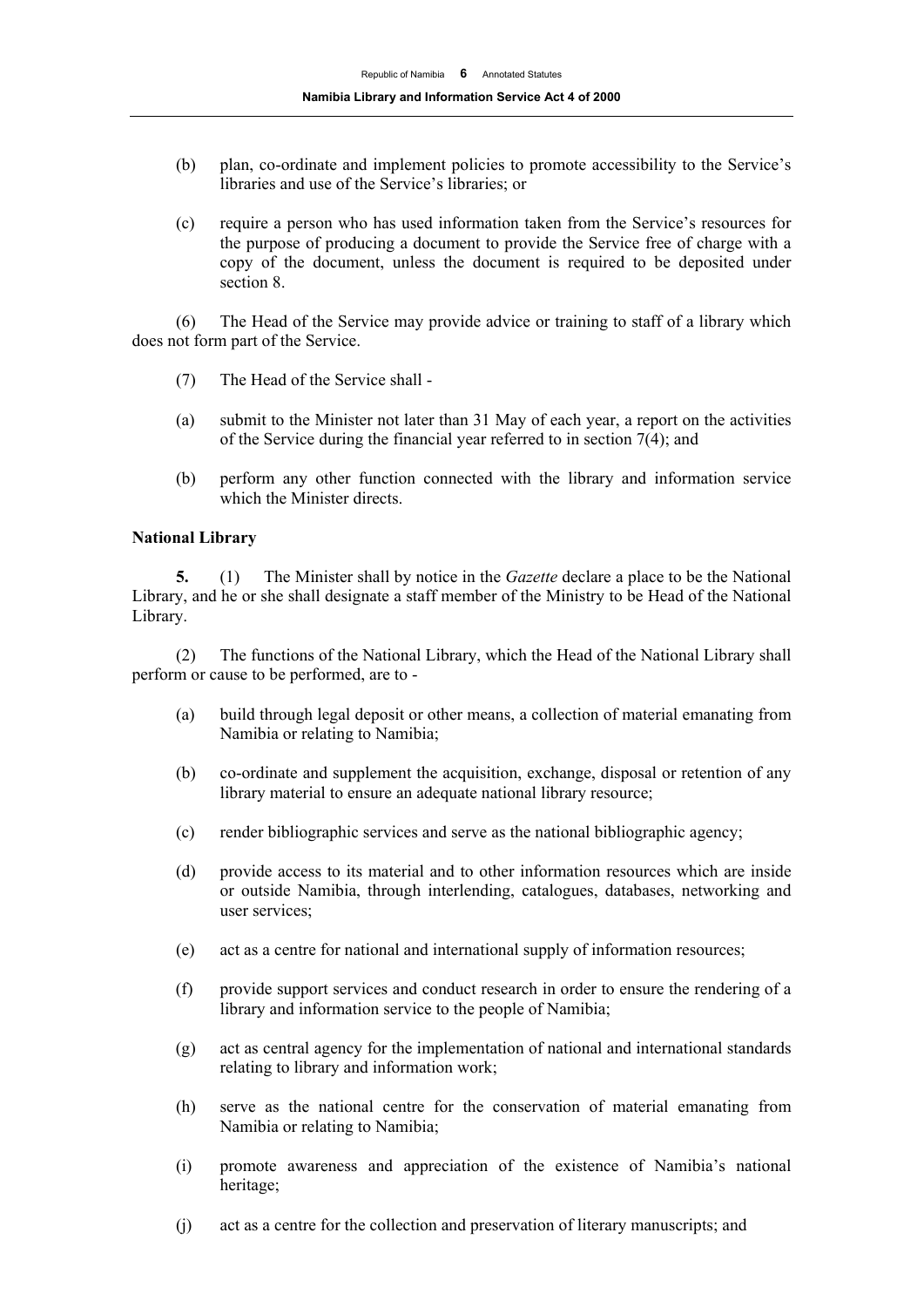(k) perform any other function which is in accordance with the objectives of this Act and which is approved by the Head of the Service.

#### **Other libraries**

- **6.** (1) The functions of constituent libraries, other than the National Library, are to -
- (a) collect, develop and supplement material which will meet the needs of users;
- (b) subject to the Archives Act, 1992 (Act No. 12 of 1992) collect, preserve or document information pertaining to local events, customs and history;
- (c) make information resources accessible to people;
- (d) give advice and guidance to users;
- (e) do research on any matter;
- (f) promote and undertake projects with a view to encourage people to use available library and information resources; and
- (g) perform any function or exercise any power which has been authorised by the Head of the Service.

(2) Subject to directives issued under section  $4(2)(g)$ , a constituent library shall from time to time establish a user committee which shall consist of members of the community which the library serves and staff members made available for that purpose by the Permanent Secretaries of the Ministries concerned.

(3) Subject to the terms of an affiliation agreement, an affiliated library may perform the functions referred to in subsection (1).

#### **Namibia Library and Information Fund**

**7.** (1) There is hereby established a fund to be known as the Namibia Library and Information Fund which shall consist of -

- (a) moneys appropriated by Parliament for the realisation of the objectives of the Service;
- (b) moneys received in terms of section  $4(2)(e)$ ;
- (c) donations or grants received in terms of section  $4(5)(a)$ ; and
- (d) moneys lawfully accruing to the Fund from any other source.

(2) The moneys of the Fund shall be utilised for the promotion of the development and use of library and information resources within the Service for the benefit of the people of Namibia, and in particular for -

- (a) the promotion and development of resource sharing;
- (b) the acquisition and utilisation of resources;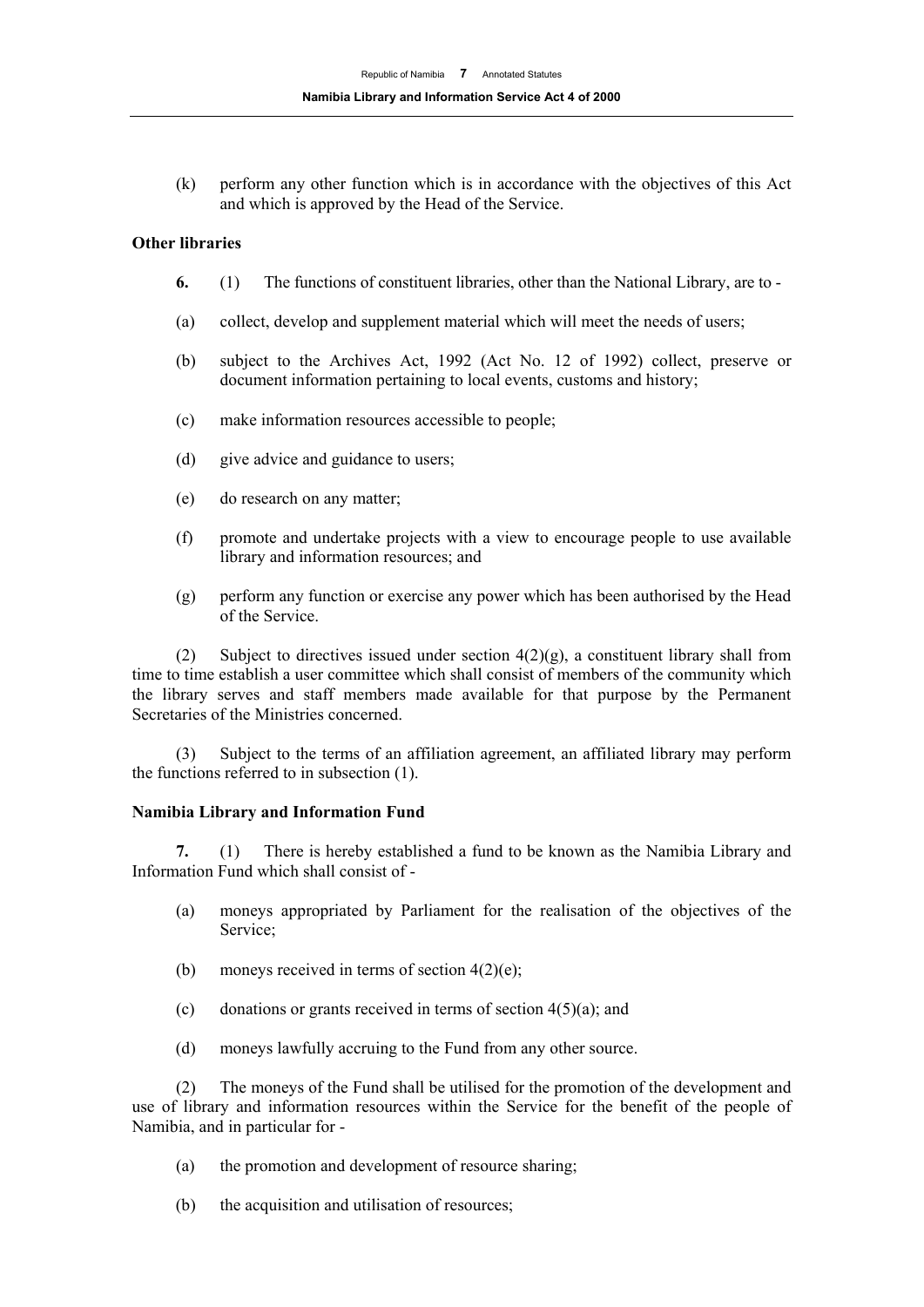- (c) the establishment and extension of information technology networks; and
- (d) the promotion of any activity which is necessary in order to achieve the objectives of this Act.
- (3) The Fund shall be administered by the Council and for that purpose the Council shall -
	- (a) in the name of the Fund, open and maintain with a banking institution, authorised to conduct banking business under the Banking Institutions Act, 1998 (Act No. 2 of 1998), an account into which all money received on behalf of the Service shall be deposited;
	- (b) with the approval of the Minister, invest money of the Fund which is not immediately required for use by the Service;
	- (c) keep or cause to be kept books of account in respect of money received for the benefit of the Fund and money paid out of the Fund;
	- (d) at the end of the financial year referred to in subsection (4), cause the books of account of the Fund to be audited and an audit report to be prepared by a person who in terms of the Public Accountants' and Auditors' Act, 1951 (Act No. 51 of 1951), is registered as an accountant and auditor; and
	- (e) within 60 days after the end of the financial year referred to in subsection (4), present the audit report referred to in paragraph (d) to the Minister.

(4) The financial year of the Fund begins on the 1st April each year and ends on 31st March of the following year.

(5) Notwithstanding subsection (1), and subject to the terms of an affiliation agreement, money accruing to an affiliated library shall not be payable to the Fund.

#### **PART III LEGAL DEPOSIT**

#### **Legal deposit**

**8.** (1) The Minister may by notice in the *Gazette* declare any place a place of deposit.

(2) In respect of each document which is intended to be generally available, a producer shall (unless exempted under this Act) -

- (a) if that producer is a government office, deposit twenty copies of the document with the National Archives, or if that producer is not a government office, deposit five copies of the document with the National Library; and
- (b) furnish the prescribed information, in the form determined by the Minister, to the National Archives if the producer is a government office, or to the National Library if the producer is not a government office.

(3) A document referred to in subsection (2) shall be in the prescribed format and of the prescribed quality.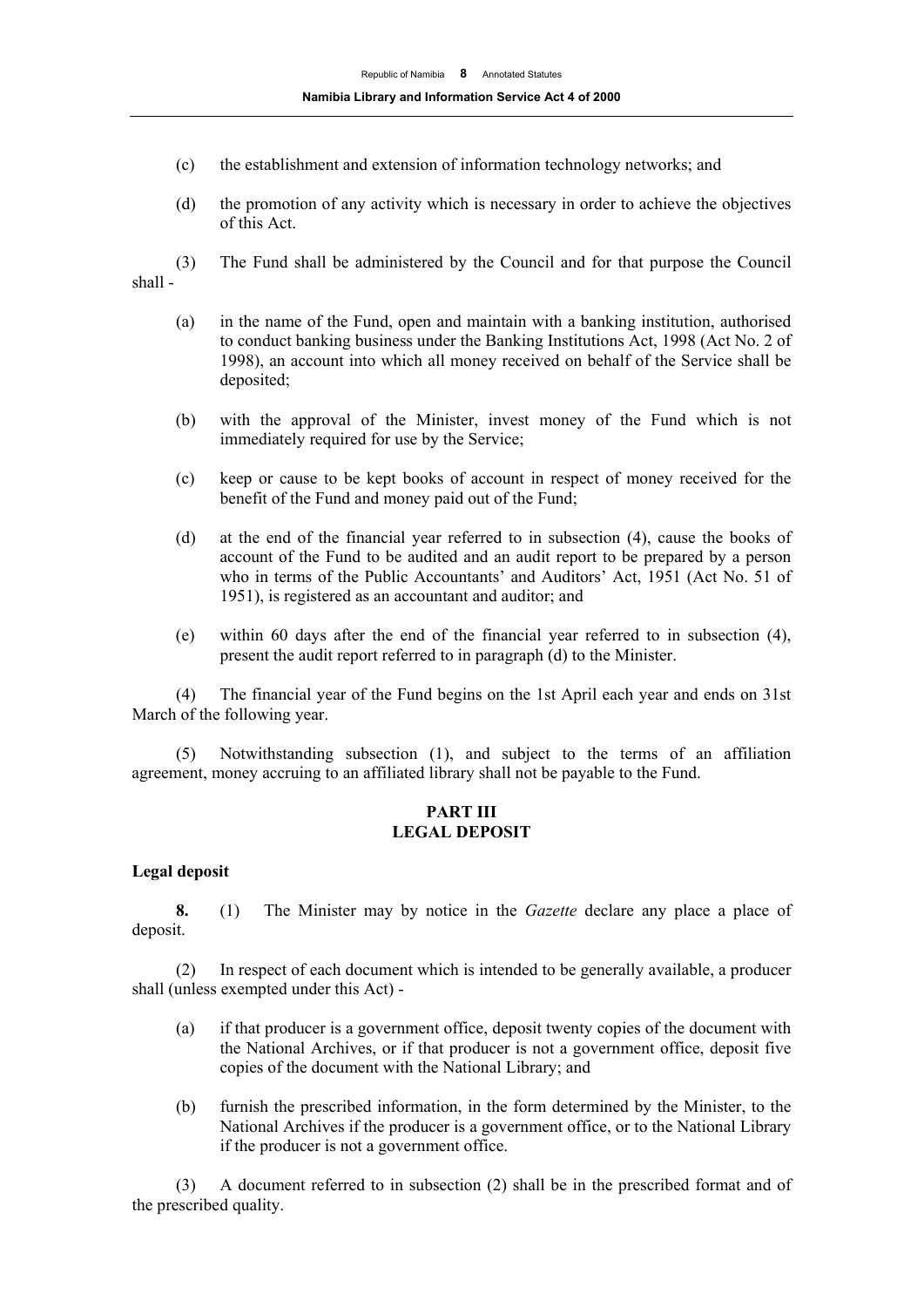(4) At the request of a producer, the National Library, or the National Archives, the Minister may, after consultation with the legal deposit committee, exempt a producer or document from the provisions of this section or alter any of the conditions of depositing a document.

(5) On receipt of a deposit made under subsection (2) by a producer who is a government office, the Head of Archives shall retain one copy of the legal deposit and as soon as is reasonably possible thereafter, deliver the remainder to the National Library.

(6) The Head of the National Library shall after retaining copies of the legal deposit received in terms of subsections (2) and (5), cause one copy thereof to be delivered to each place of deposit other than the National Archives, but the legal deposit so delivered shall remain the property of the National Library.

(7) The Head of the National Library may, after consultation with the legal deposit committee, cause all the copies of the legal deposit retained in terms of subsection (6), or any part thereof, to be delivered to the National Archives for the purpose of preservation.

#### **Time of deposit**

**9.** (1) Unless otherwise prescribed, a producer shall deposit the legal deposit, as stipulated in section 8 (2), within 14 days after the document became generally available or within such extended period as the Minister may allow in a particular case.

(2) Where a producer who is a government office fails to comply with subsection (1), the Head of Archives shall give written notice to the producer requiring him or her to deliver the legal deposit to the National Archives within 30 days of receiving the notice.

(3) Where a producer, other than a government office, fails to comply with subsection (1), the Head of the National Library shall give written notice to that producer requiring him or her to deliver the legal deposit to the National Library within 30 days of receiving the notice.

If at the end of the 30 days referred to in subsection  $(2)$  or  $(3)$ , a producer has not delivered the legal deposit as requested, the Head of Archives or the Head of the National Library, as the case may be, may acquire the legal deposit in question and thereafter recover the cost from the producer.

#### **Cost of deposit**

**10.** The cost of depositing shall be met by the producer.

#### **Duties of place of deposit**

**11.** (1) Subject to section 29 of the Copyright and Neighbouring Rights Protection Act, 1994 (Act No. 6 of 1994), a place of deposit shall receive, keep and maintain a record of the legal deposit and give people freedom of access to the legal deposit.

(2) With the assistance of other places of deposit and other libraries, the National Library shall on the basis of the material received under section 8, compile a national bibliography and statistics of national book production.

(3) Notwithstanding subsections (1) and (2), the Head of the National Library may, on the recommendation of the legal deposit committee and on reasonable grounds authorise -

(a) the disposal of;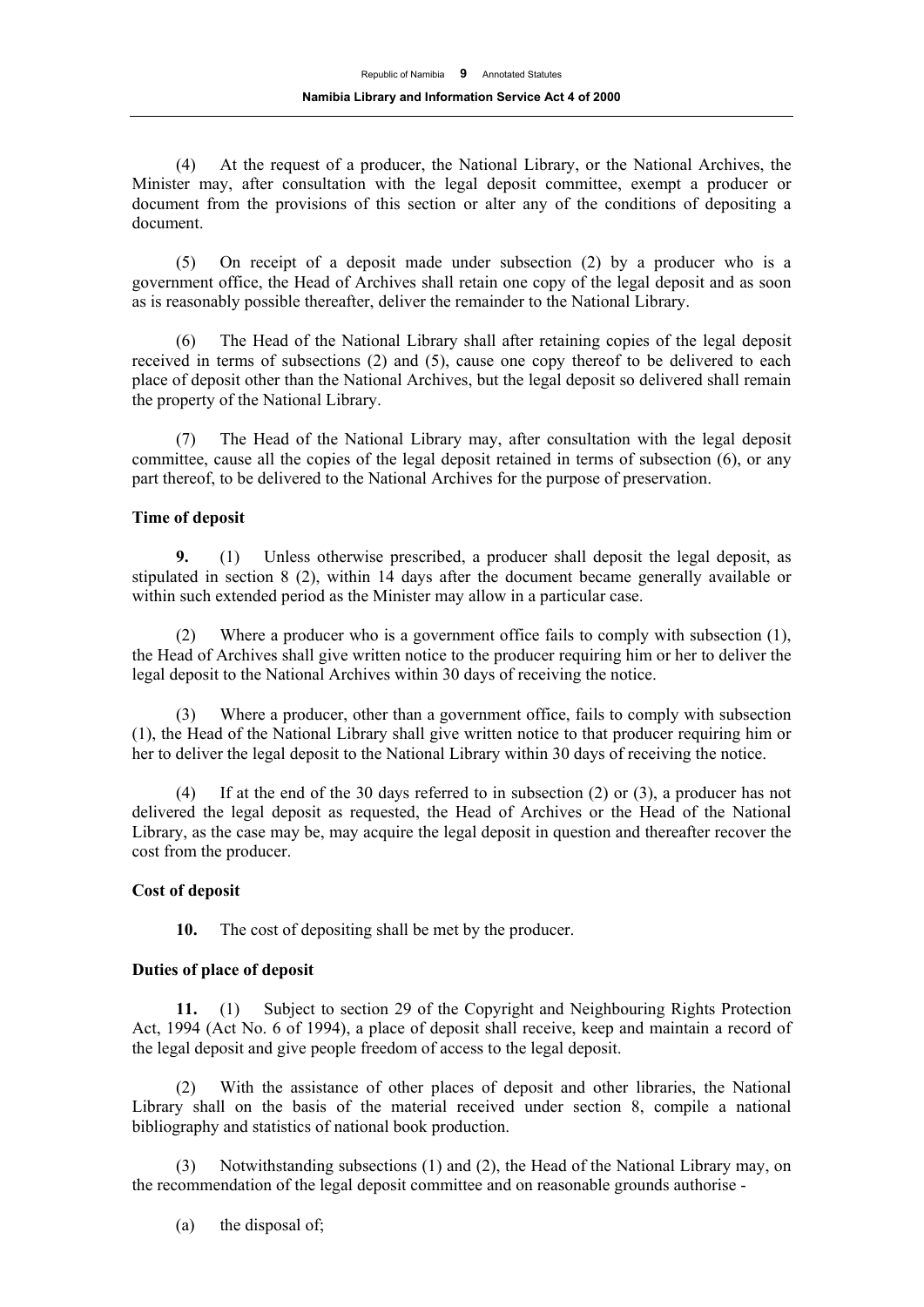- (b) the omission from records, statistics or the national bibliography of; or
- (c) the restriction of access to,

legal deposit.

(4) If a place of deposit fails within a reasonable time to comply with subsections ( 1) or (2), a producer who has deposited legal deposit may in writing request the place of deposit to furnish him or her with the reasons for not complying with those subsections.

(5) If a place of deposit fails within a reasonable time to comply with a request made under subsection (4) or gives an explanation which is unsatisfactory, the producer may in writing request the Minister to investigate the matter and make his or her findings available to the producer.

(6) After consulting with the legal deposit committee, the Minister may by notice in the Gazette, withdraw a declaration made in terms of section 8(1) if the relevant place of deposit fails to comply with this Act.

#### **Legal deposit committee**

**12.** (1) There is hereby established a committee of the Council to be known as the legal deposit committee which shall consist of -

- (a) the Head of the National Library;
- (b) the Head of Archives;
- (c) the head of every place of deposit, which is not the National Archives or the National Library;
- (d) a member of the Council designated by the Council; and
- (e) a person nominated by an organisation which the Council reasonably believes represents the interests of Namibian producers, and appointed by the Council.

(2) Before the first occasion on which a nomination of a member referred to in paragraph (e) of subsection (1) is to be made, and on each later occasion when that office becomes vacant, the Council shall in writing request the organisation referred to in that paragraph to nominate within a specified period, a person for appointment to the legal deposit committee.

(3) If the organisation referred to in paragraph (e) of subsection (1) does not exist or fails to nominate a person within the period requested or is unable to nominate a person, the Council shall appoint any person which it reasonably believes represents the interests of Namibian producers, and the person so appointed shall hold office as if he or she were nominated in accordance with that paragraph.

(4) A member of the legal deposit committee designated or appointed as contemplated in subsection  $(1)(d)$  or  $(e)$ , shall -

(a) hold office for such period as the Council may determine at the time of his or her appointment, but may be re-appointed upon the expiry of his or her term of office;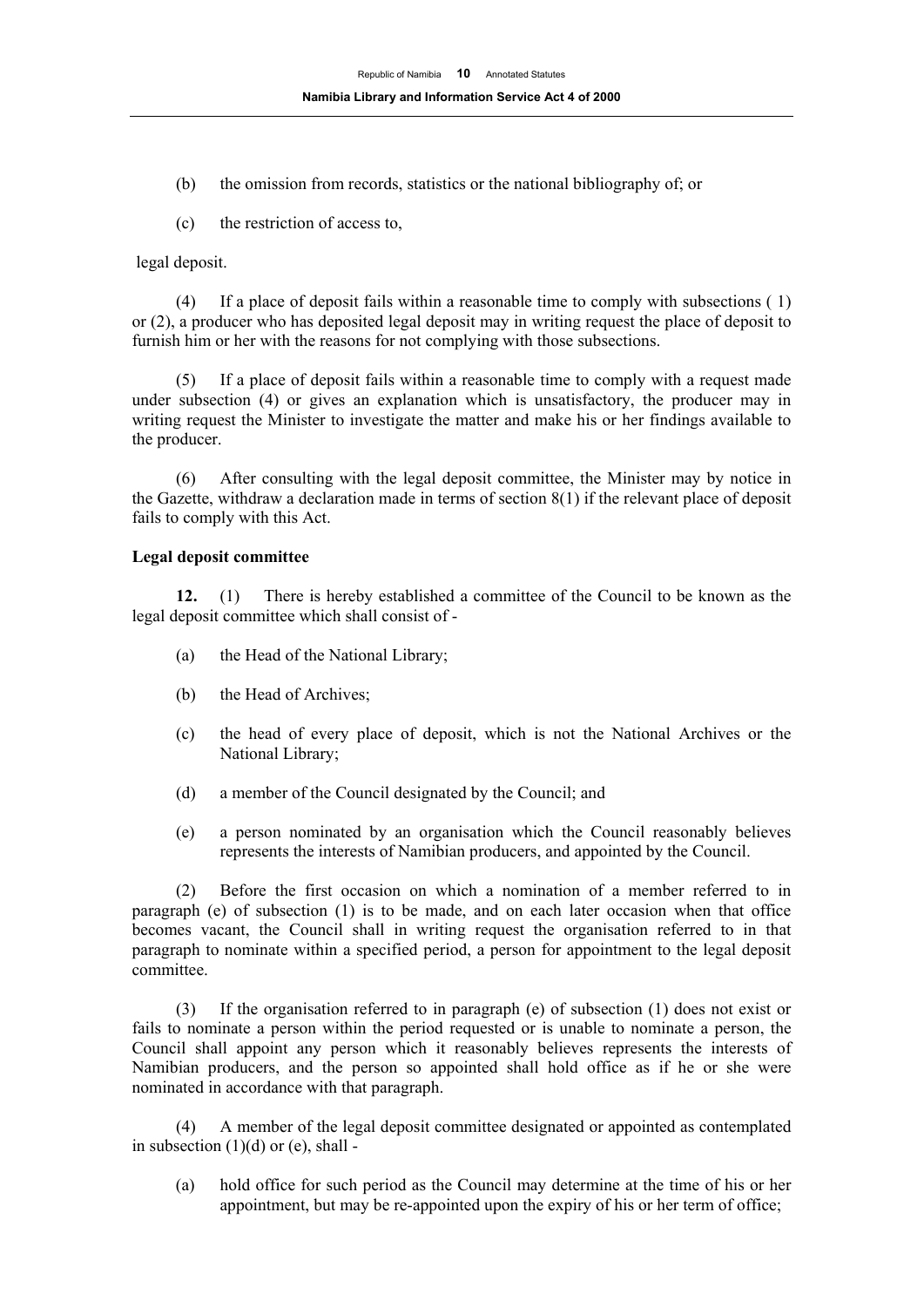(b) vacate office in the circumstances referred to in section 17(2).

(5) Any vacancy on the legal deposit committee arising from any circumstance referred to in subsection (4)(b), or caused by the death of a member of the legal deposit committee shall be filled by the appointment of another person in accordance with this section, and every member so appointed shall hold office for the unexpired portion of the period of office of the member who has vacated his or her office or who has died.

(6) The Council shall convene the first meeting of the legal deposit committee and subsequent meetings shall be held at such times and places as may be determined by the legal deposit committee.

(7) The Head of the National Library shall be the chairperson of the legal deposit committee and the members of that committee shall at their first meeting elect the other officebearers from amongst themselves.

- (8) The legal deposit committee may -
- (a) advise or make recommendations to the Minister on any matter concerning legal deposit or any matter which has been referred to it by the Council or the Minister;
- (b) co-ordinate the activities of places of deposit in relation to legal deposit or give advice to places of deposit on any matter which concerns legal deposit; or
- (c) authorise the Head of the National Library to reproduce, for purposes of preservation, entire works received as legal deposit.

#### **PART IV NAMIBIA LIBRARY AND INFORMATION COUNCIL**

#### **Establishment of Council**

**13.** There is hereby established a council to be known as the Namibia Library and Information Council whose main objective shall be to promote the development and use of library and information resources in Namibia for the benefit of the people of Namibia.

#### **Composition of Council**

- **14.** (1) The Council shall consist of -
- (a) the Head of the Service;
- (b) the librarian of the University of Namibia;
- (c) the Head of the National Library;
- (d) the Head of Archives;
- (e) the Head of the Parliament Library;
- (f) the librarian of the Polytechnic of Namibia; and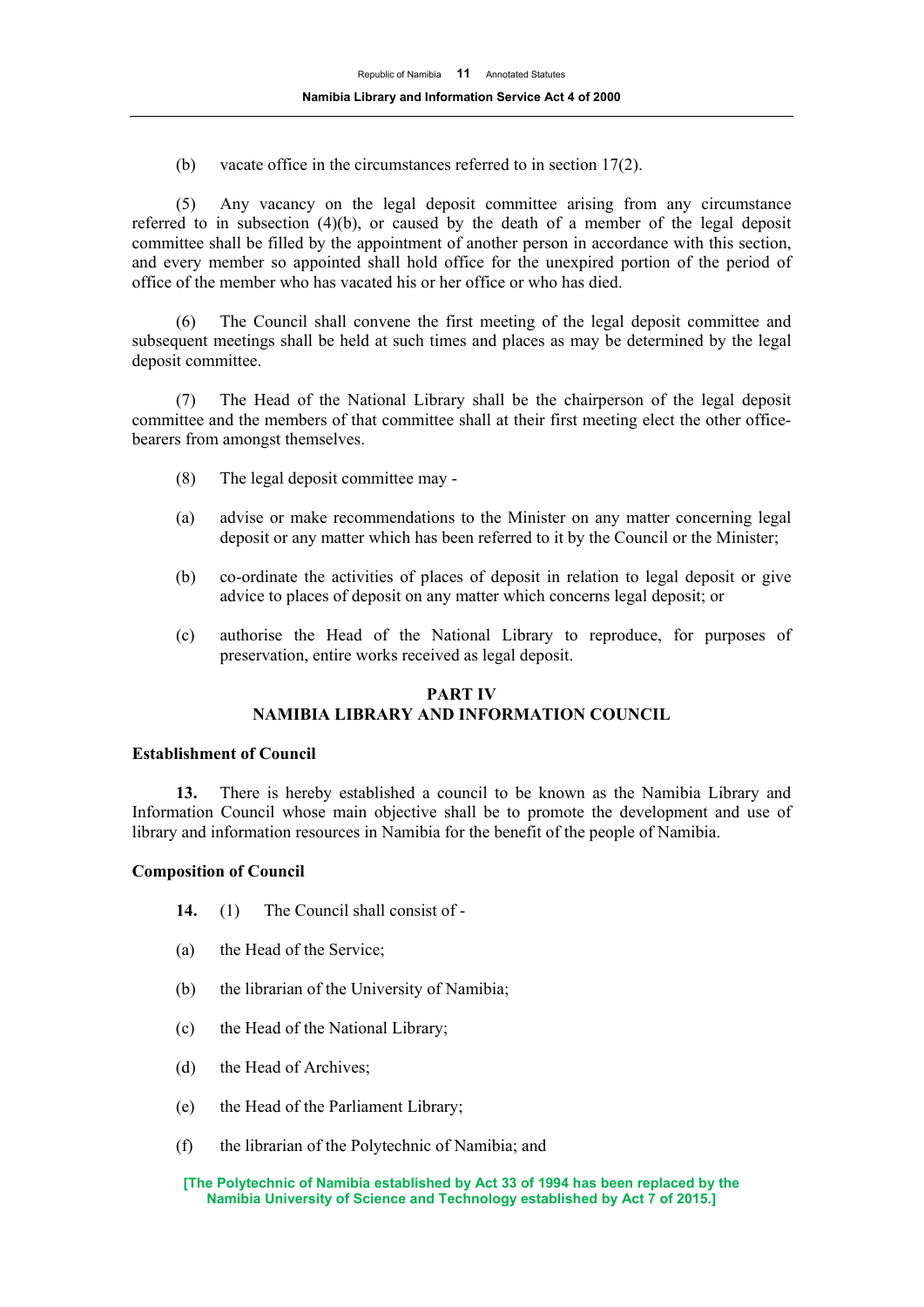- $(g)$  the following persons who shall be appointed by the Minister -
	- (i) a person nominated by an association or organisation which the Minister reasonably believes represents regional councils in Namibia, and who is not necessarily a councillor but who is conversant with library and information matters within the regions;
	- (ii) a person nominated by an association or organisation which the Minister reasonably believes represents local authority councils in Namibia;
	- (iii) a staff member of the Ministry;
	- (iv) a staff member nominated by the Minister of Higher Education, Vocational Training, Science and Technology;
	- (v) a staff member nominated by the Minister of Information and Broadcasting;
	- (vi) a person nominated by an association or organisation which the Minister reasonably believes represents the interests of library and information practitioners in Namibia; and
	- (vii) not more than three persons who the Minister reasonably believes represent the interests of information technology expertise, library and information related fields, library users and the mass media, respectively.

(2) Before the first occasion on which a nomination of a member referred to in subsection  $(1)(g)(i)$ , (ii) or (vi) is to be made, the Minister shall in writing request each of the associations or organisations concerned to nominate candidates for appointment to the Council and the Minister shall, on receipt of the nominations appoint to the Council one person, from each of the associations or organisations, whom the Minister reasonably believes would best represent the interests of the relevant interest group concerned.

(3) Before making an appointment in terms of subsection  $(1)(g)(vii)$  the Minister shall take all practicable and reasonable measures to ensure that persons who have an interest in the appointment of a person to the Council are informed about the proposed appointment and to that extent he or she may through the print, audio or visual media, invite any person who or a body which has an interest in the fields mentioned in that subsection to nominate persons for appointment to the Council.

(4) If an association or organisation referred to in subsection  $(1)(g)(i)$ , (ii) or (vi) does not exist or fails or is unable to nominate a person, the Minister shall appoint to the Council a person whom the Minister reasonably believes would be able to represent the interests of the relevant interest group concerned.

(5) The Minister shall appoint one of the members of the Council to be chairperson of the Council and the members shall elect the other office-bearers from amongst themselves.

#### **Functions of Council**

**15.** In addition to any function imposed by section 7(3), the functions of the Council are to -

(a) investigate and advise the Minister on -

(i) any matter which the Minister has referred to the Council;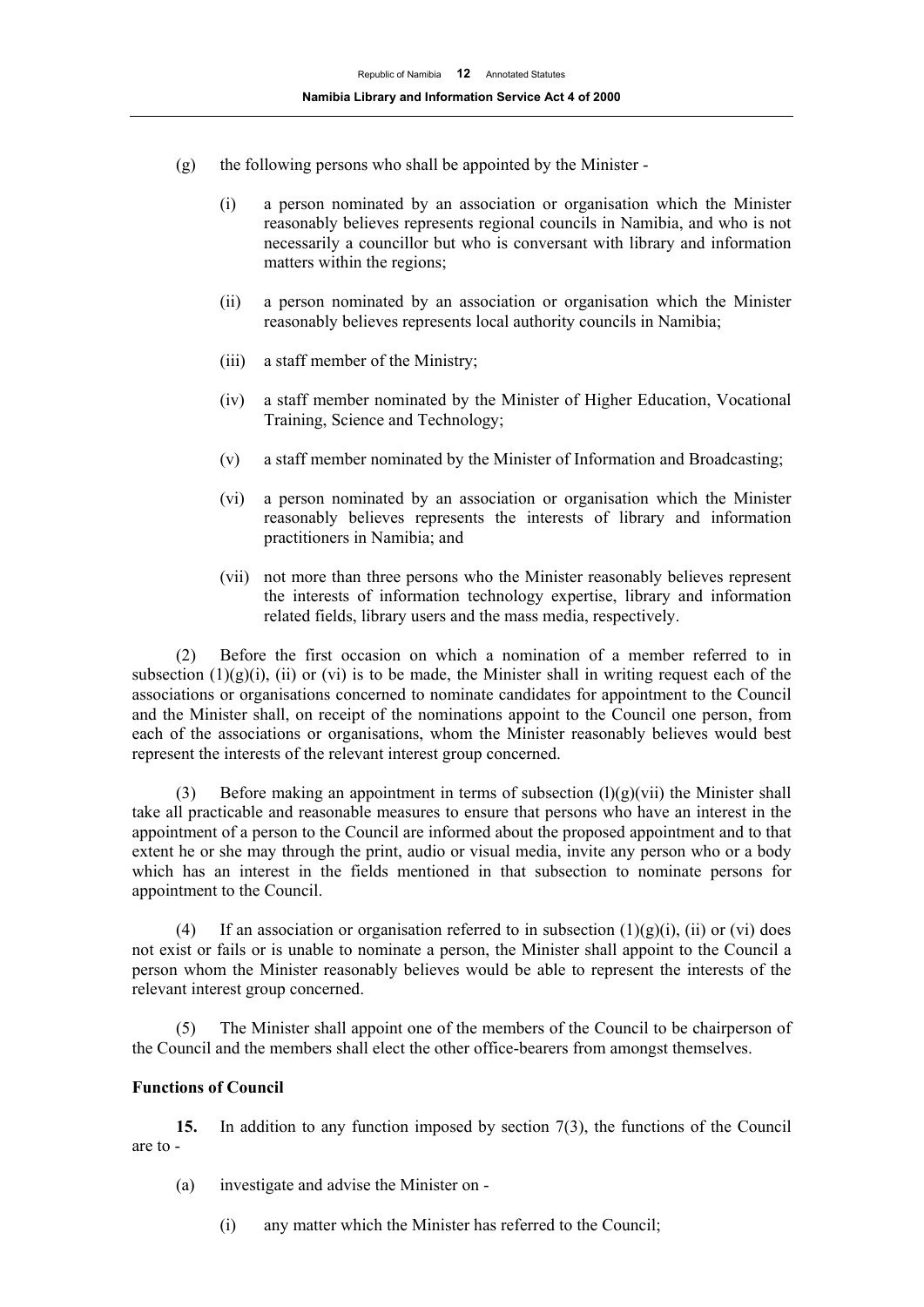- (ii) any matter which in the opinion of the Council should be brought to the attention of the Minister;
- (iii) changes to and implementation of the national library and information policy of Namibia;
- (iv) appropriate levels of funding for the Service; and
- (v) the most effective means of ensuring equality of access to information resources;
- (b) support the information community by facilitating
	- (i) the development and utilisation of information resources;
	- (ii) co-ordinating information technology networks;
	- (iii) adherence to standards established by the National Library; and
	- (iv) the co-ordination of legal deposit;
- (c) give advice to a person who or a body which manages a library; and
- (d) perform any other function connected to library and information activities as directed by the Minister.

#### **Powers of Council**

**16.** (1) To enable the Council to perform the functions conferred by this Act on the Council it may from time to time -

- (a) co-opt any person to serve on the Council, but the co-opted person shall not be entitled to vote on any matter which is before the Council;
- (b) appoint a consultant to advise the Council on any matter;
- (c) establish a committee and may
	- (i) appoint, for such period as the Council may determine, as members of that committee persons who are not members of the Council; and
	- (ii) designate a member of that committee as the chairperson thereof and do any other act which is necessary to enable the committee to perform its functions.

(2) The Council may issue directives, not inconsistent with this Act, with regard to the manner of convening, and the procedures to be followed at, meetings of the legal deposit committee or any other committee established in terms of this Act, including the quorum for meetings, the number of votes required for a decision of any such committee and the procedure to be followed in the event of an equality of votes.

#### **Tenure of office**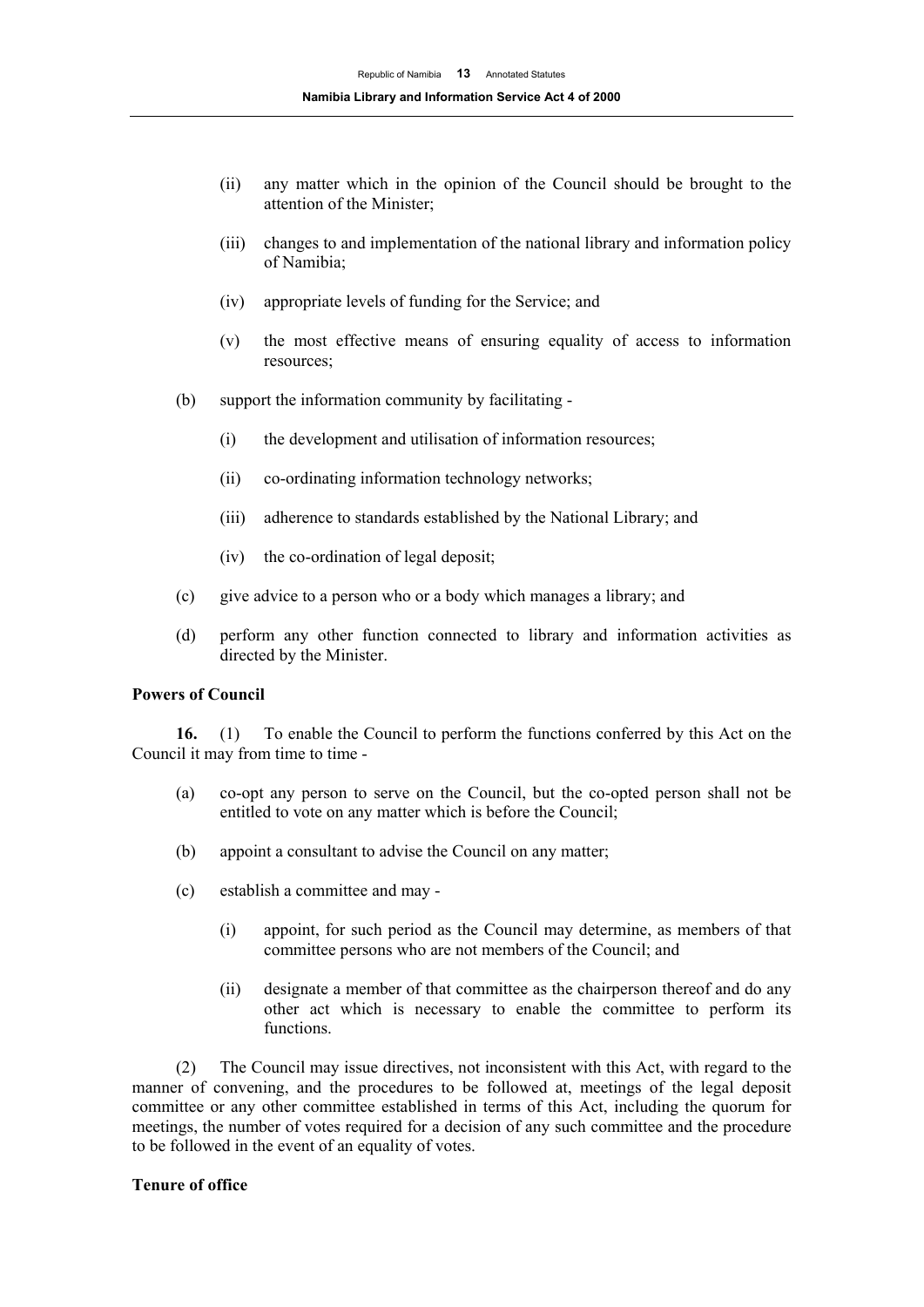**17.** (1) Subject to subsection (2), a member of the Council appointed in terms of section  $14(1)(g)$  shall hold office for a period of three years from the date of his or her appointment, but may be re-appointed upon the expiry of his or her term of office.

(2) A member of the Council referred to in subsection (1), shall vacate office if he or she -

- (a) ceases to hold the office by virtue of which he or she became a member or is no longer a member of the institution, body or interest group which nominated him or her to be a member:  $\cdot$
- (b) is an unrehabilitated insolvent;
- (c) is considered a mentally ill person under the Mental Health Act, 1973 (Act No. 18 of 1973);
- (d) has been convicted of an offence of which dishonesty is an element and sentenced to imprisonment without the option of paying a fine;
- (e) has without a reasonable excuse absented himself or herself from three consecutive meetings of the Council; or
- (f) is removed from office by the Minister on the ground that he or she is unable or unfit to discharge the functions of a member.

(3) Any vacancy on the Council arising from any circumstance referred to in subsection (2), or caused by the death of a member of the Council shall be filled by the appointment of another person in accordance with section 14, and every member so appointed shall hold office for the unexpired portion of the period of office of the member who has vacated his or her office or who has died.

#### **Meetings of Council**

**18.** (1) The first meeting of the Council shall be held at such time and place as the Minister may determine, and subsequent meetings shall be held at such times and places as the Council may determine.

(2) The chairperson of the Council shall preside at meetings of the Council and if he or she is absent from a meeting, the members present shall elect one of their number to preside over the meeting.

(3) At a meeting of the Council a majority of the members shall form a quorum.

(4) The decision of the majority of the members present at a meeting shall be the decision of the Council and in the event of an equality of votes, the person presiding at the meeting shall have a casting vote in addition to his or her ordinary vote.

(5) No decision taken or act performed under the authority of the Council shall be invalid by reason only of a casual vacancy on the Council or the fact that a person who was not entitled to sit as a member of the Council, sat as a member at the time when the decision was taken or the act was authorized, if the decision was taken or the act was authorized by the requisite majority of the members of the Council who were present at the time and entitled to sit as members.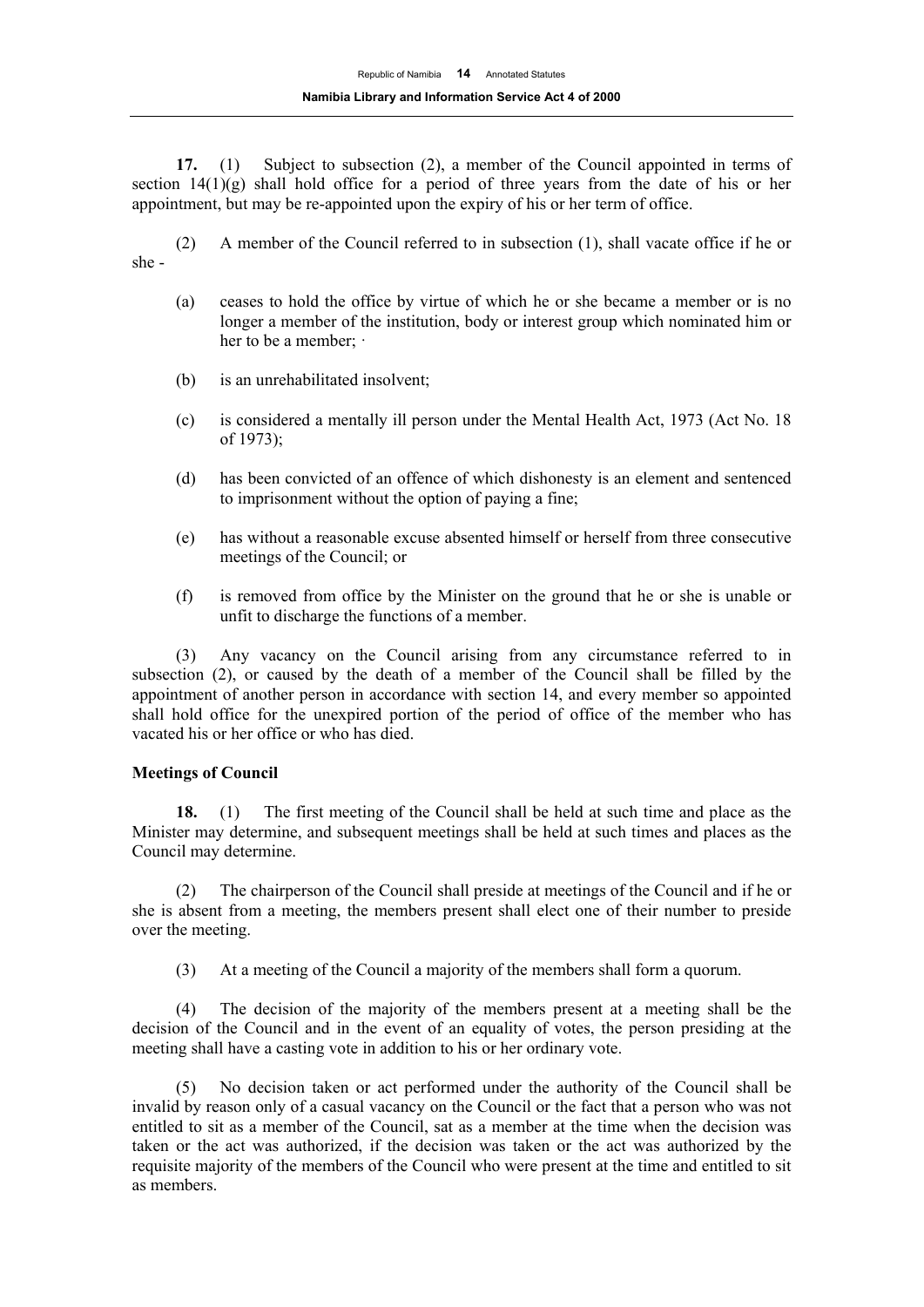(6) If a member of the Council or his or her spouse, including a spouse in a customary union or his or her child or any other member of his or her household, or his or her partner, agent or business associate, has a direct or indirect financial interest in any matter to be considered at any meeting of the Council, that member shall forthwith disclose the nature and extent of the financial interest at a meeting of the Council and thereafter the Council shall determine whether or not the member can participate in discussions relating to that matter.

(7) A member who fails to comply with subsection (6) commits an offence and is liable on conviction to a fine not exceeding N\$2000 or to imprisonment for a period not exceeding six months or to both the fine and the imprisonment.

(8) The Council shall cause minutes of its proceedings to be recorded.

(9) The Council may make rules governing the manner in which its meetings are to be held and the procedures to be followed at the meetings.

#### **Administrative work of Council and expenditure**

**19.** (1) The Minister, in consultation with the Minister of Finance, shall determine the remuneration and allowances payable to a member of the Council, the legal deposit committee, a committee established under section 16 (c) or to any person who has done work which is required to be done under this Act, but no remuneration and allowances shall be paid to a person who is in the full-time employment of the State for having done work which is required to be done under this Act.

(2) The money to be paid under subsection (1) shall be paid out of moneys appropriated by Parliament.

(3) The administrative work connected with the performance of the functions of the Council shall be done by staff members of the Ministry made available for that purpose by the Permanent Secretary of the Ministry.

#### **PART V GENERAL**

#### **Offence and penalty**

**20.** A person who fails to comply with section 9 commits an offence and is liable on conviction to a fine not exceeding N\$2000 or to imprisonment for a period not exceeding six months or to both the fine and the imprisonment.

#### **Regulations**

- **21.** (1) The Minister may make regulations regarding -
- (a) the documents or category of documents which and the person or category of persons whom shall be exempted from provisions of section  $8(2)$ ; and
- (b) any matter required or permitted to be prescribed in terms of this Act, or which the Minister considers necessary to prescribe in order to achieve the objectives of this Act.

(2) Any regulation made under this section may prescribe penalties, not exceeding a fine of N\$2000 or imprisonment not exceeding a period of six months or both such fine and such imprisonment, for any contravention thereof or failure to comply therewith.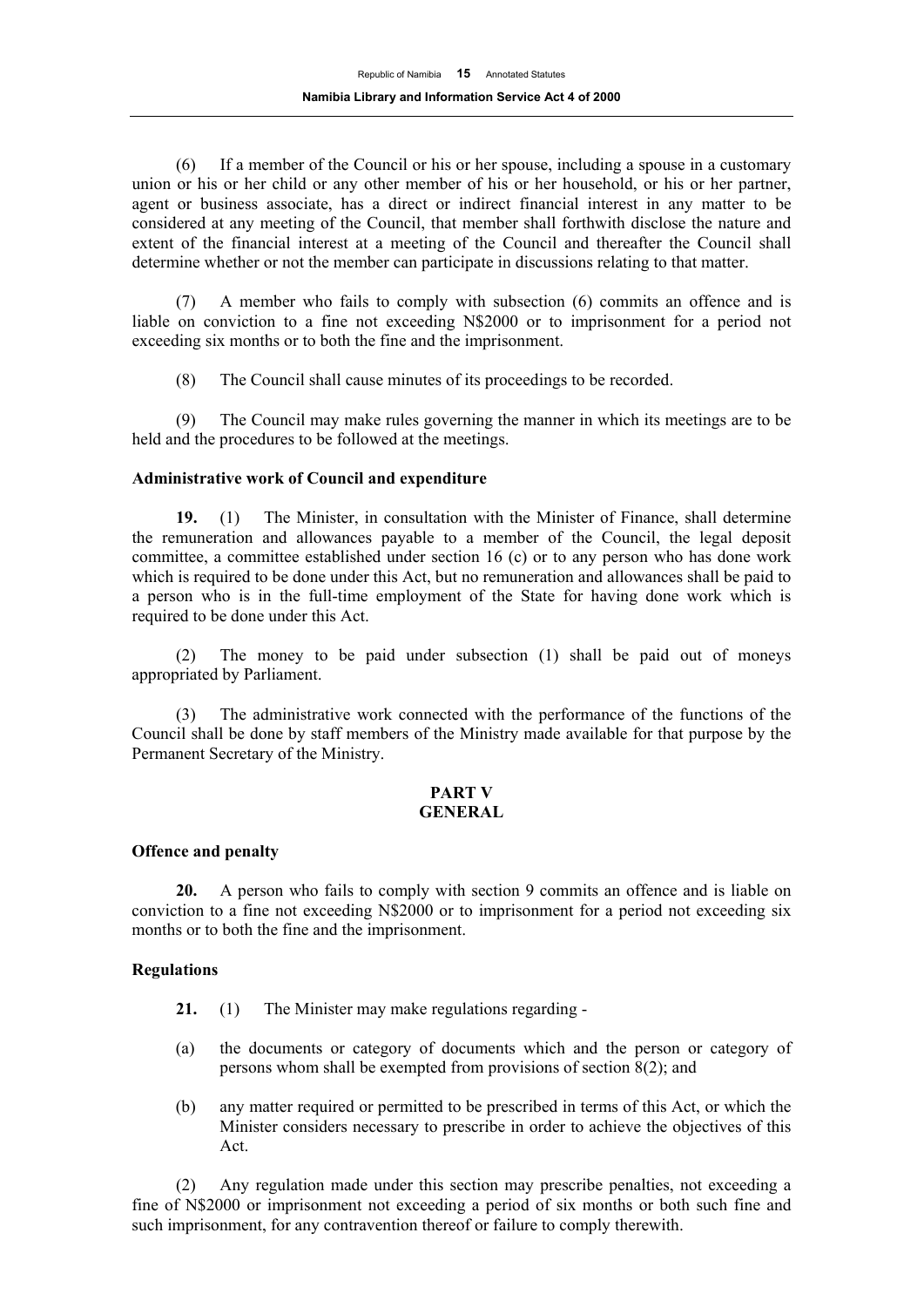#### **Delegation of powers and assignment of duties**

**22.** (1) The Minister may in writing delegate or assign to a staff member in the Ministry any power or duty conferred or imposed on the Minister by this Act, except the power under section 21 to make regulations.

(2) The Head of the Service may in writing delegate or assign to a staff member of the Ministry any power or duty conferred or imposed on the Head of the Service by this Act.

(3) The Council may in writing delegate or assign to the legal deposit committee or to a committee established in terms of section 16(c) any power or duty conferred or imposed on the Council by this Act.

(4) A delegation or assignment by the Minister under subsection (1), the Head of the Service under subsection (2), or the Council under subsection (3) -

(a) may be effected subject to such conditions as tahe Minister, the Head of the Service, or the Council may determine;

**[The word "the" is misspelt in the** *Government Gazette***, as reproduced above.]** 

- (b) may be withdrawn or varied by the Minister, the Head of the Service, or the Council; and
- (c) shall not preclude the Minister, the Head of the Service, or the Council from exercising or performing any power or duty so delegated or assigned.

#### **Service of notices**

**23.** A notice required to be given to any person under this Act shall be deemed to have been given if -

- (a) it is given, at the person's last known residential or business address, to a person who is above the age of 16 years and who resides or works at that address;
- (b) it is dispatched by registered post to the person at his or her last known residential or business address; or
- (c) it is transmitted by facsimile to the person at his or her last known residential or business address.

#### **Restriction of liability**

**24.** No person, including the State, shall be liable in respect of anything done or omitted in good faith and not attributable to gross negligence in the exercise or performance of any power or duty in terms of this Act.

#### **Repeal of section 18bis of Proclamation No. 17 of 1923, the Libraries Ordinance, 1981 and the Libraries Amendment Ordinance, 1983**

**25.** Section 18bis of the Patents and Designs Proclamation, 1923 (Proclamation No. 17 of 1923), and the Libraries Ordinance, 1981 (Ordinance No. 4 of 1981 of the Legislative Assembly of the Whites) and the Libraries Amendment Ordinance, 1983 (Ordinance No. 4 of 1983 of the Legislative Assembly of the Whites) are hereby repealed.